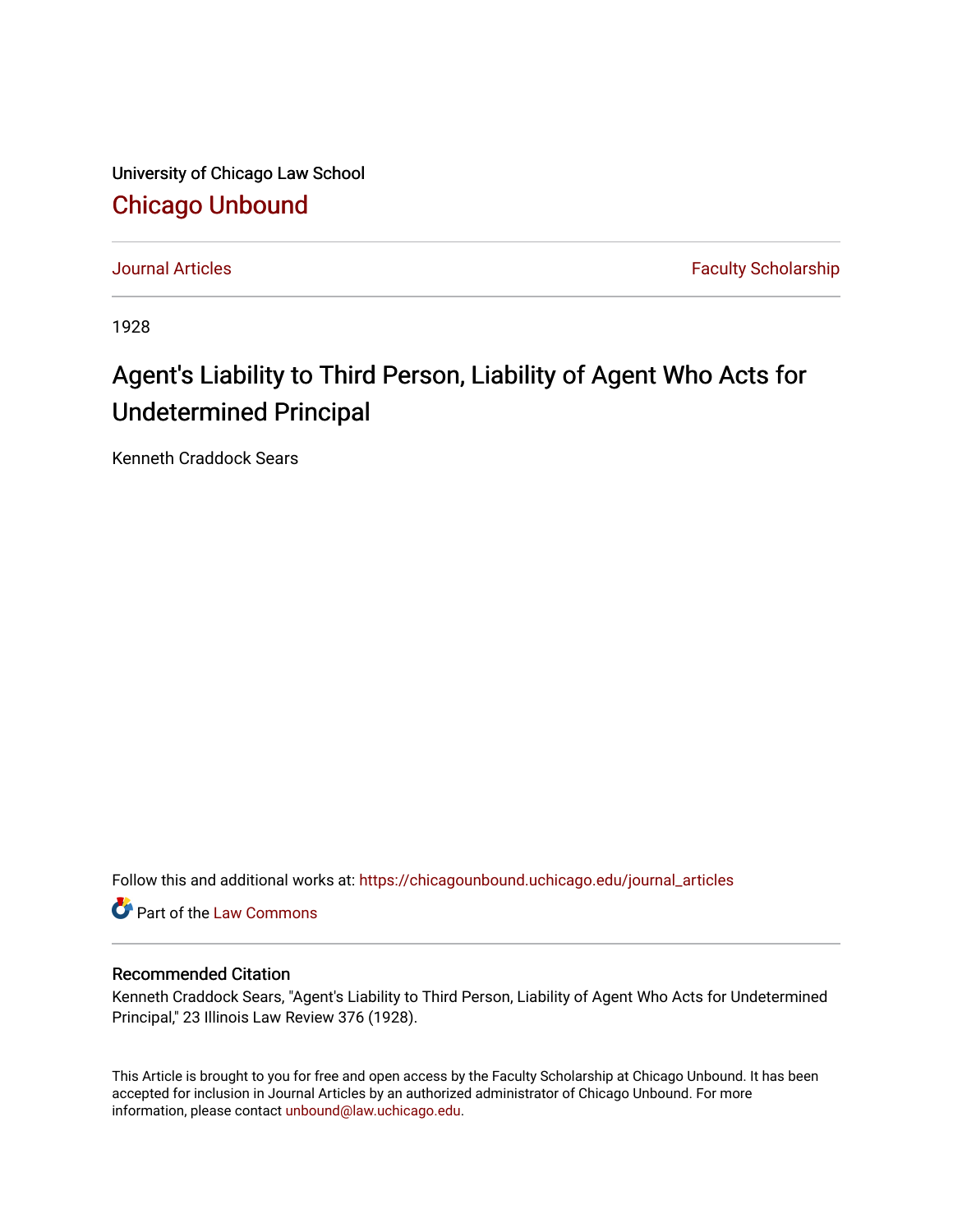## **COMMENT ON RECENT CASES**

AGENCY-AGENT BOUND HIMSELF ON CONTRACT WHERE NO PRINCIPAL.-[New York] A recent decision of the New York Court of Appeals deserves attention.' The receiver of a corporation (plaintiff) applied to a broker for burglary insurance. Through an intermediary the defendant agreed to provide the insurance. He was the agent in New York of "London Lloyds." An application was handed to the defendant. It was headed "Underwriters and Brokers' Emergency Agreement" and the form was stated to be "provisional." Following other provisions was the word "Bind-<br>ing" and the signature: "Marsh—for Company." No formal "Marsh-for Company." No formal policy was issued. Loss occurred.

London Lloyds do not issue insurance. A broker for one wishing insurance posts the particulars. Underwriting members may then subscribe the shares which they wish to take. When the total is reached a policy is issued which binds only those who underwrite. Accordingly the defendant had no principal so far as the particular paper was concerned. Nevertheless, the "binder" was held to be a present contract of insurance.

The plaintiff was one party to that contract. Who was the other party? The New York court held that Marsh (defendant) was the other party. Is this result satisfactory? It seems to be despite the manner in which Marsh signed. Let it be conceded that this probably violates the purpose which Marsh had in mind. But if he did-not intend to contract for himself temporarily, with perhaps an informal novation later on, what was his purpose? Probably he did not think out his problem. The result is then to hold Marsh rather than turn away the plaintiff without redress.

The facts do not seem to be controlled by *Lyon v. Williams.2* There the agent signed "for the corporations" and there were corporations for which he was authorized to make the particular contract. For the same reason dicta in certain English cases such as *Pike v. Ongley3* seem ineffective.<sup>4</sup>

The New York court did not advert to the rule of implied varranty of authority as a basis upon which the plaintiff might have recovered. The appellate division thought that the action was brought improperly on the contract of insurance; that it should have been instituted "for breach of contract to insure" or "for fraud or for falsely representing that he was agent for an insurance company."<sup>5</sup> There seems to be no reason why the doctrine of implied warranty

**5.** (1927) 220 **App.** Div. 701.

*<sup>1.</sup>* **E l** *Dee Clothing Co. v. Marsh* (1928) 247 **N.** Y. 392, 160 **N. E. 651.**

<sup>2. (1856)</sup> **5** Gray (71 Mass.) 557.

<sup>3. (1887) 18</sup> Q. B. Div. 708.

<sup>4.</sup> *1 Mechem* "Agency" secs. 1174, 1175; see also **33** Harv. Law Rev. 591.